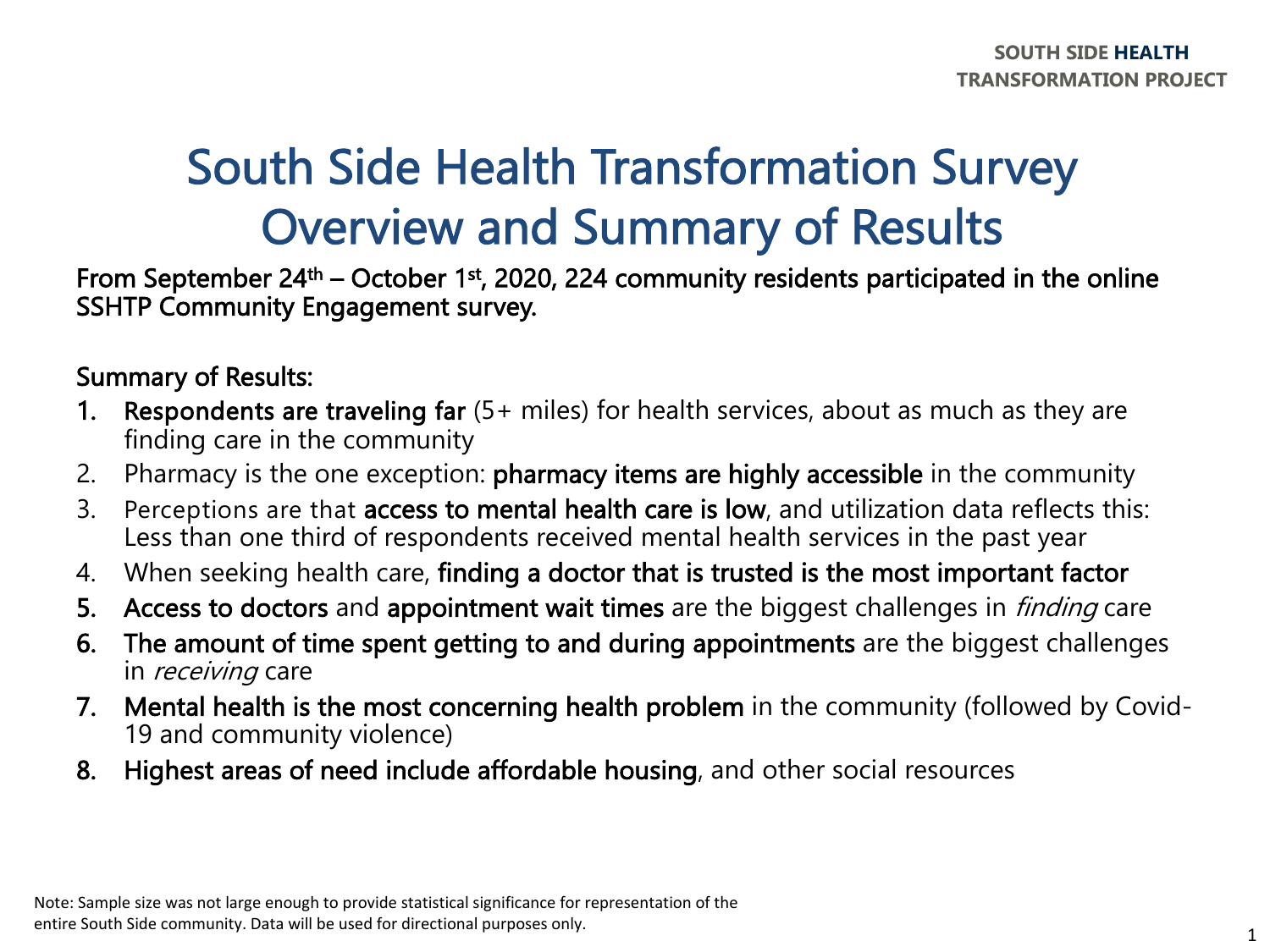## Respondents travel both near and far for primary and specialty care, but stay close to home for pharmacy items

Q: When sick or needing health services in the past 12 months, which of the following locations have you visited? For your most recent visit, where was the service located? Please check one of the following: Near my house, Far from my house (more than 5 miles), or Have not visited in past 12 months. (Check only one answer in each row)

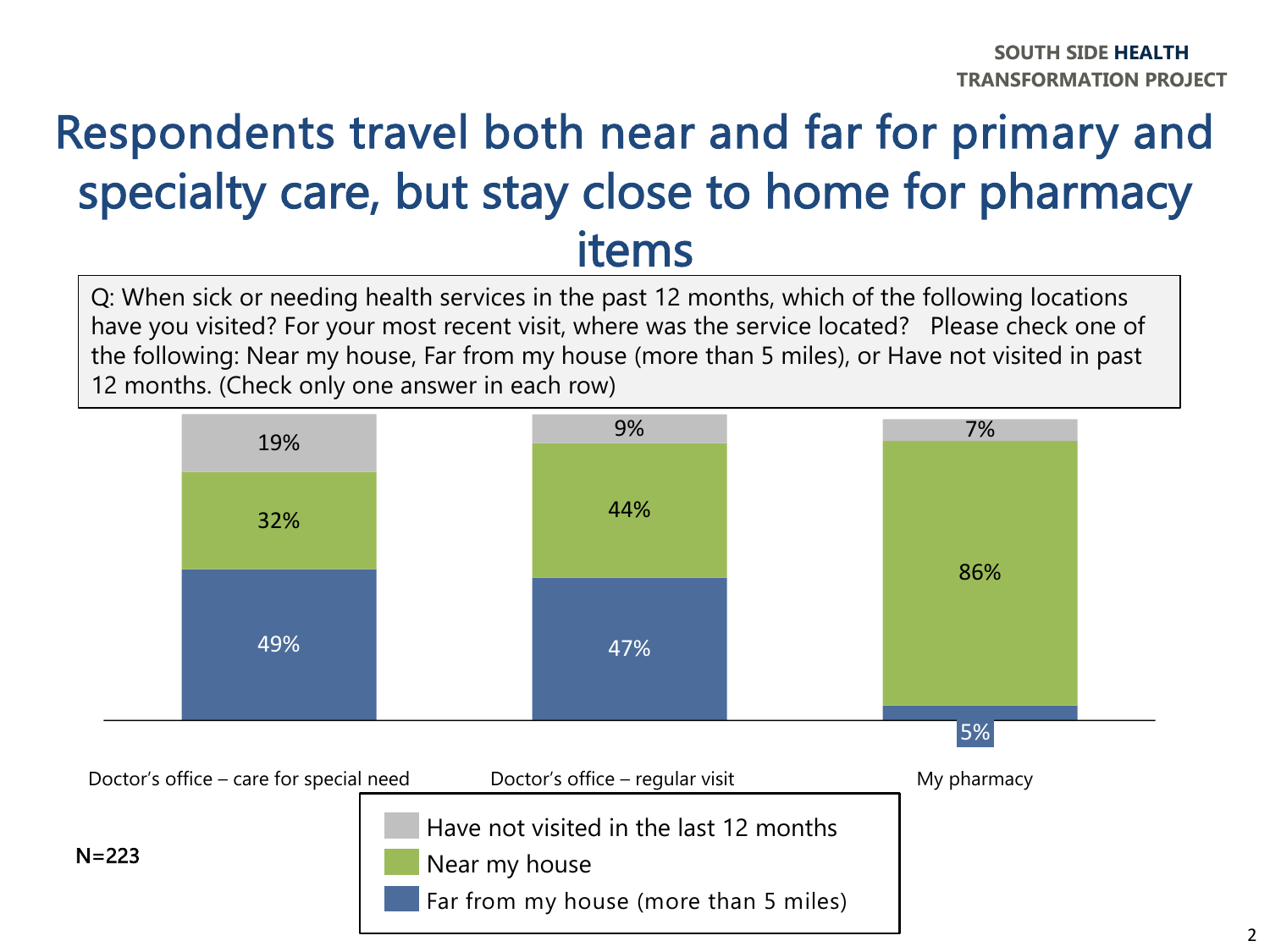## Respondents are not high utilizers of behavioral health, immediate care or the Emergency Room

Q: When sick or needing health services in the past 12 months, which of the following locations have you visited? For your most recent visit, where was the service located? Please check one of the following: Near my house, Far from my house (more than 5 miles), or Have not visited in past 12 months. (Check only one answer in each row)

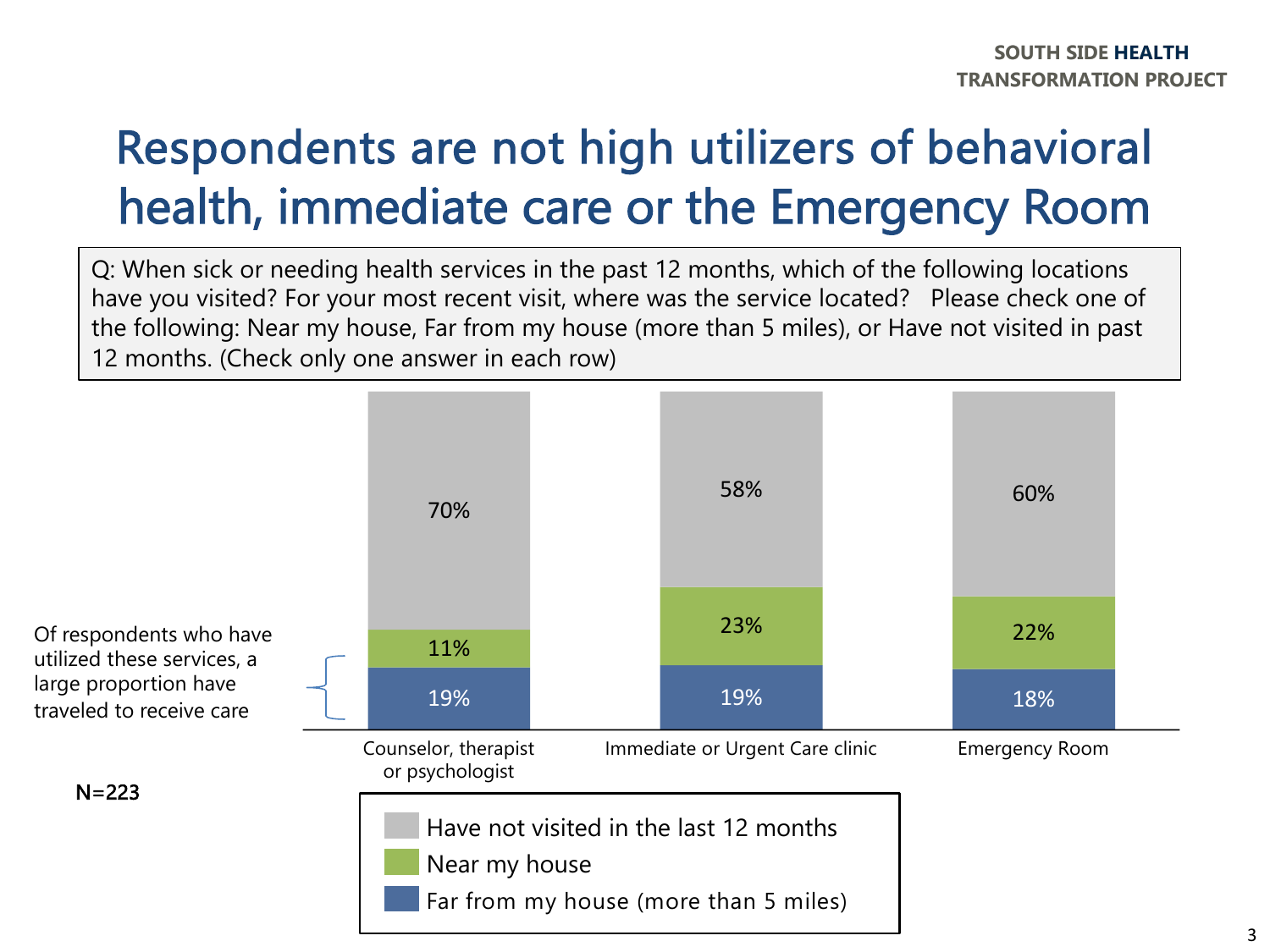## Of the respondents who had visited an Emergency Room in the last 12 months, most had been directed by Doctors or had serious problems

Q: If you selected Emergency Room in question 1, what was the main reason you visited an Emergency Room in the past 12 months? (check only 1)

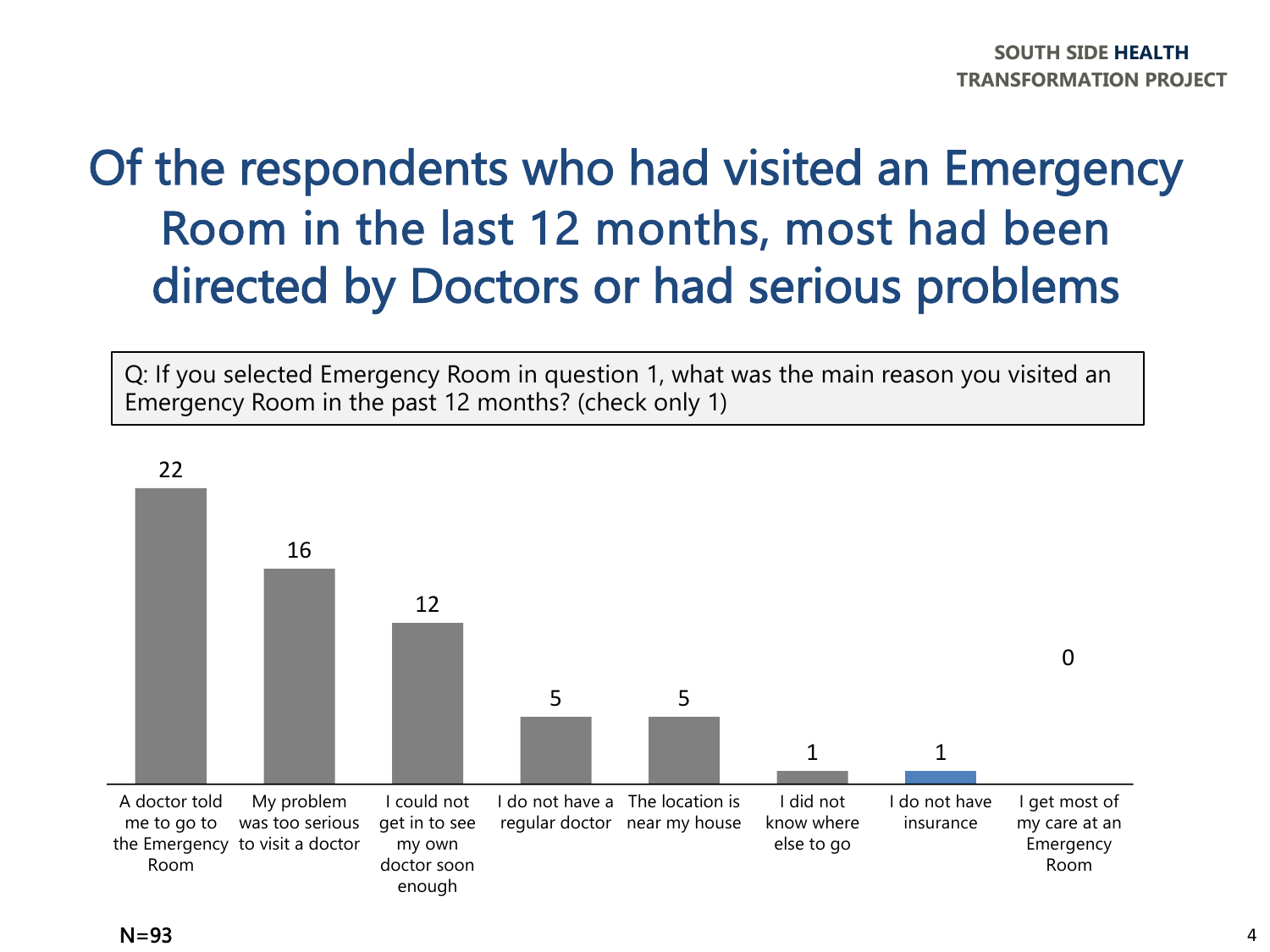#### While the majority of respondents seek healthcare in and near their neighborhoods, a large proportion also travel farther for care

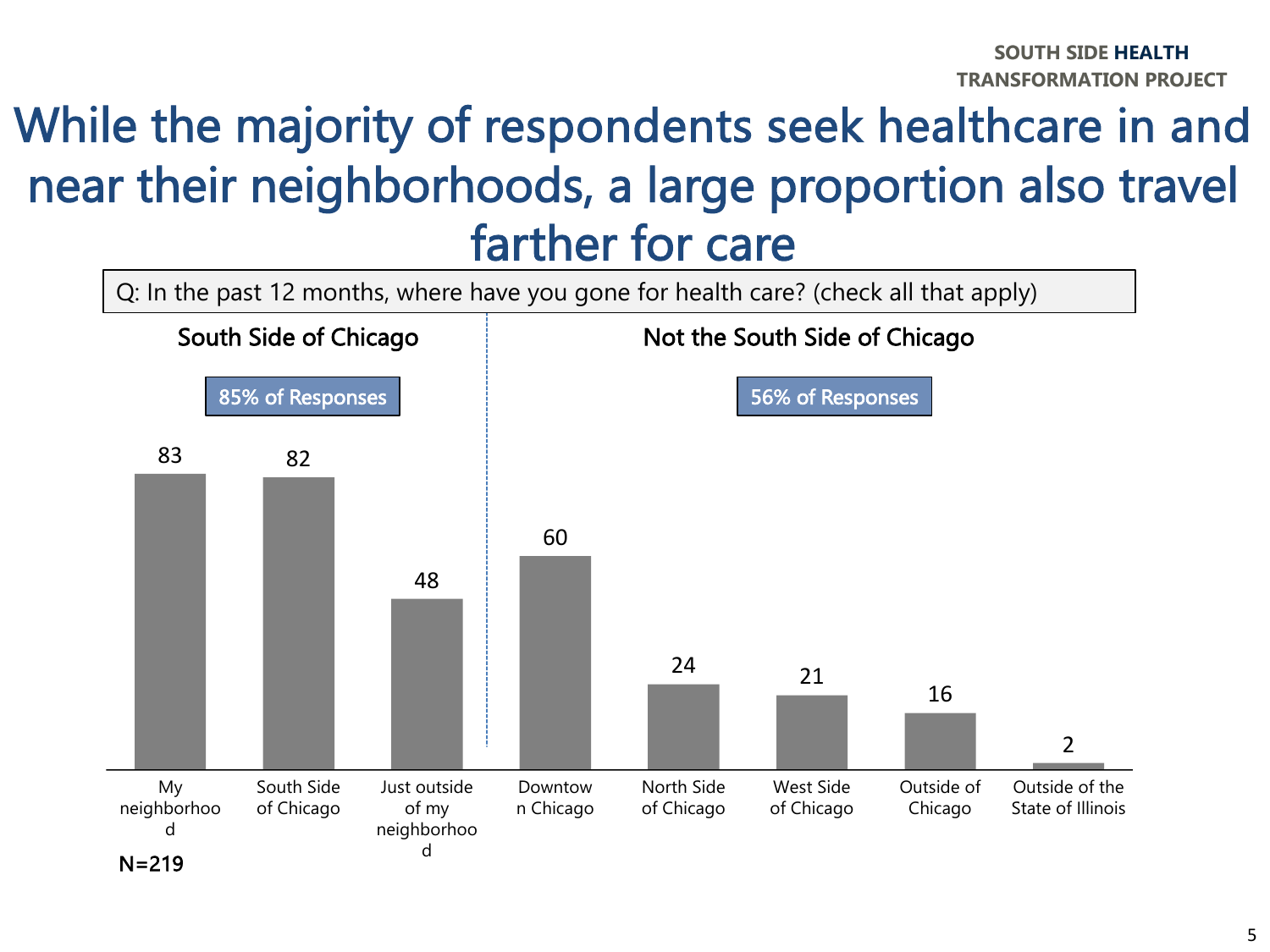## Respondents felt strongly that having a trusted doctor is the single most important factor in seeking health care

Q: When you get care for your health at a doctor's office, clinic or hospital, what is most important to you? (check up to 3)



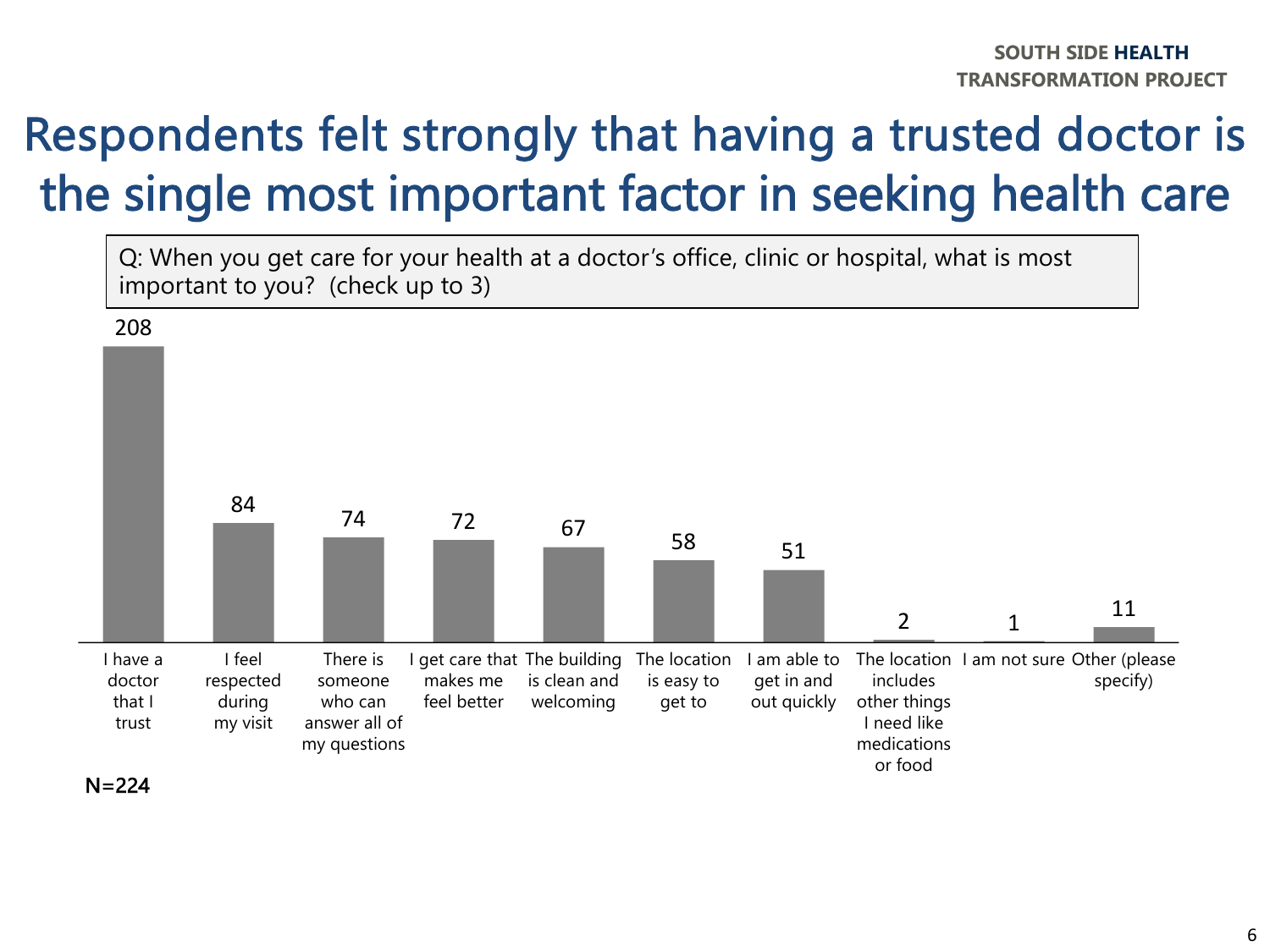# For those who had problems finding care, wait time to appointment was the top issue

Q: In the past 12 months, what following things have been a problem for you when you tried to find care for your health needs? (check all that apply)



\*N=219 is for all respondents who answered the question. Respondents were able to select up to 3 so data shows

*responses* not respondents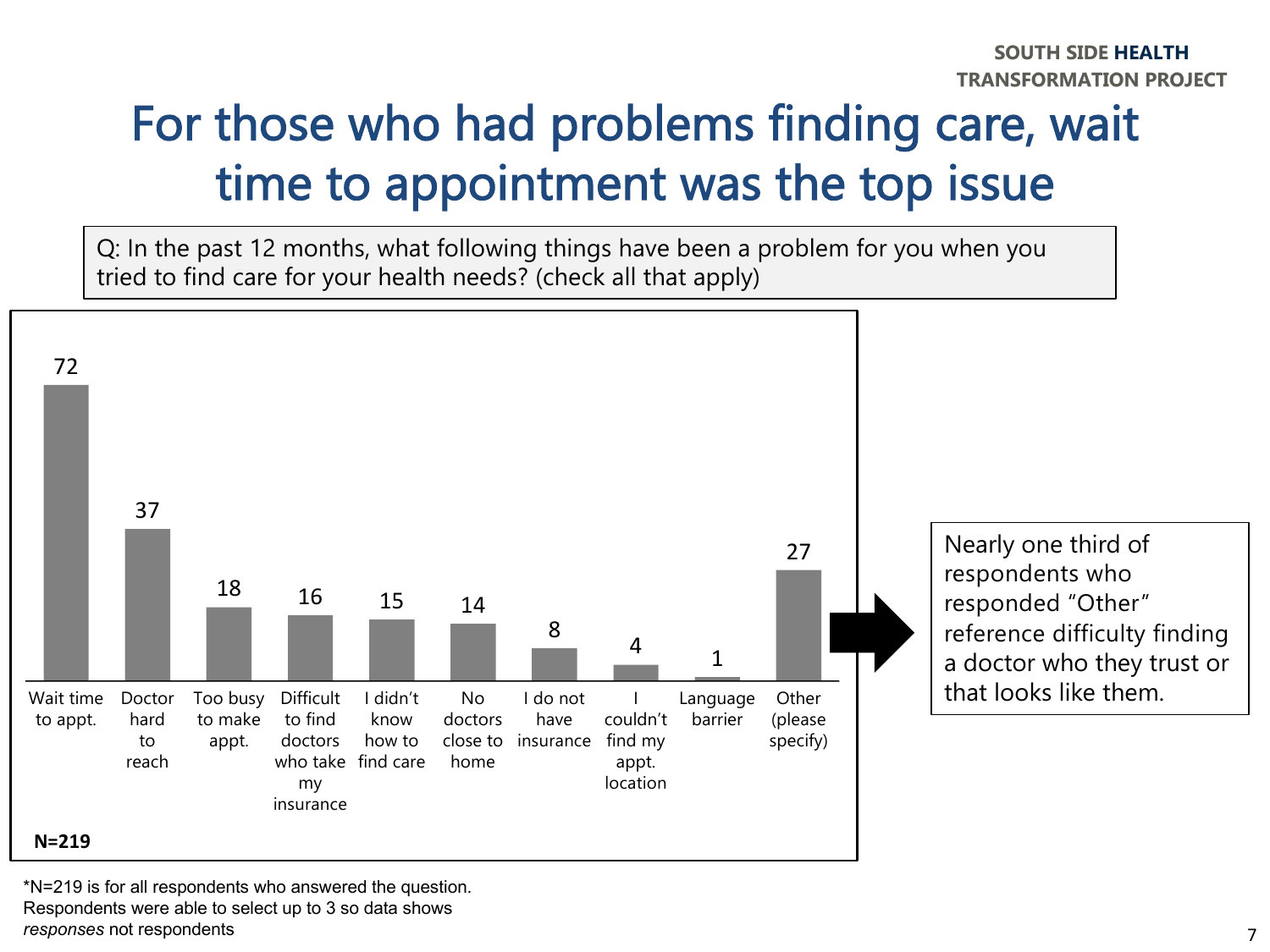#### For respondents who had problems during a visit, time spent traveling to an appointment was the top issue

Q: In the past 12 months, what following things have been a problem for you during a visit to a doctor or hospital? (check all that apply)



#### N=216

\*N=216 is for all respondents who answered the question. Respondents were able to select up to 3 so data shows responses not respondents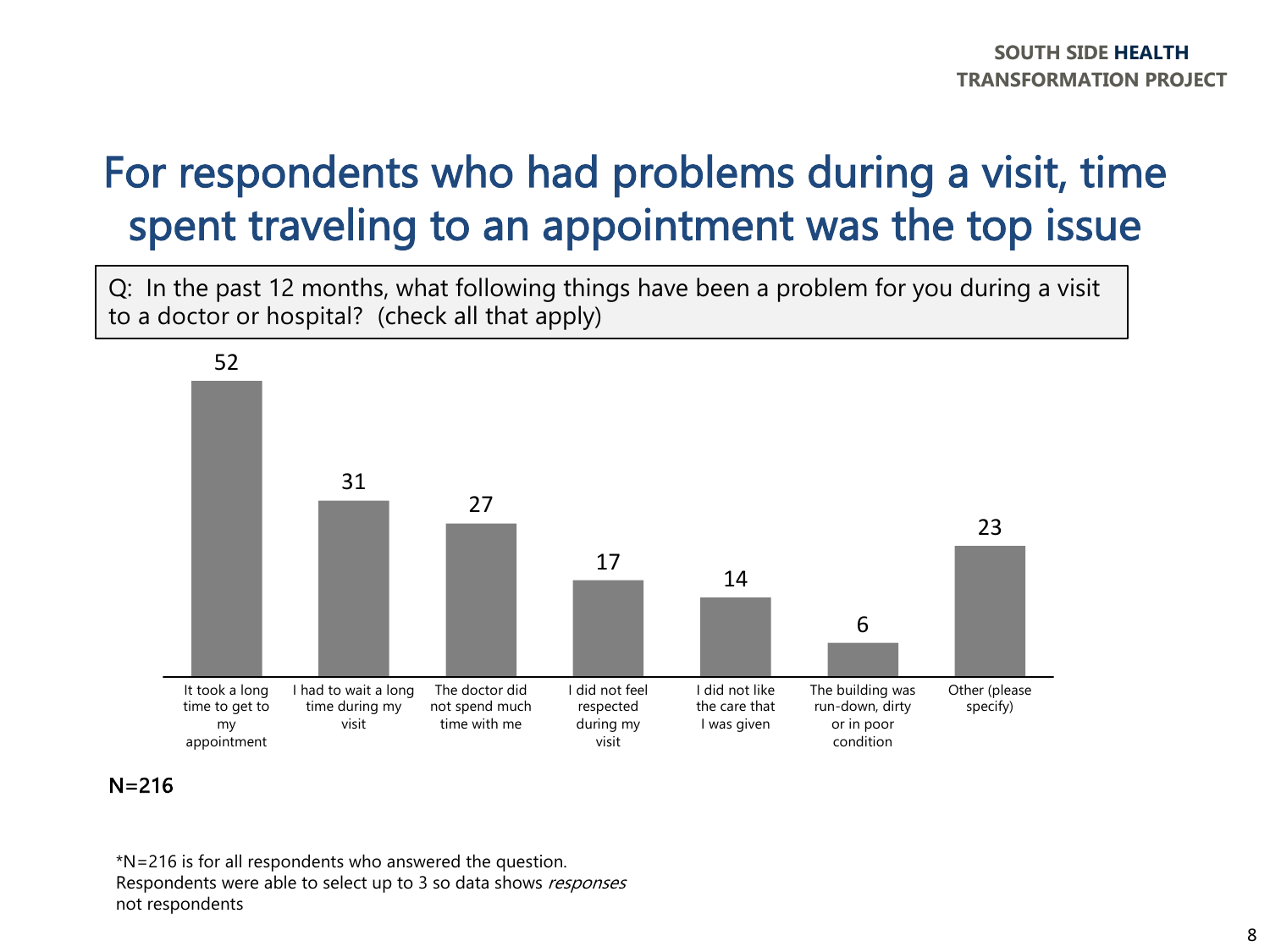#### Mental health, among specific diseases and community violence, are among the top health concerns

Q: What do you think are the 3 main or biggest health concerns in the community where you live? (check up to 3)



#### $N = 212$

\*N=212 is for all respondents who answered the question. Respondents were able to select up to 3 so data shows *responses* not respondents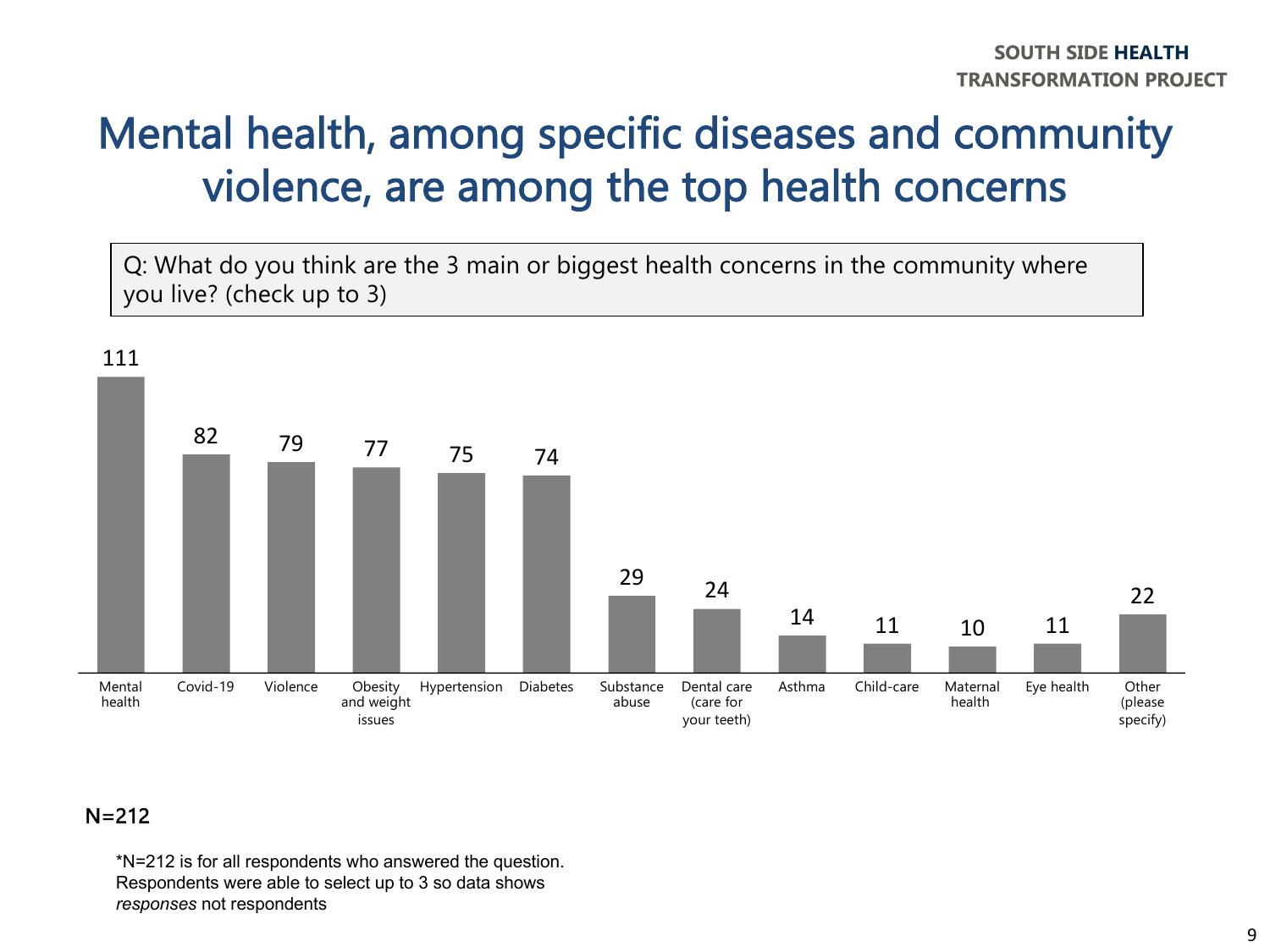## Respondents felt that access to mental health services, among a number of social resources, are needed to improve health

Q: When it comes to health, what are the 3 main things that your community could use more of? (check up to 3)



question. Respondents were able to select up to 3 so data shows responses not respondents